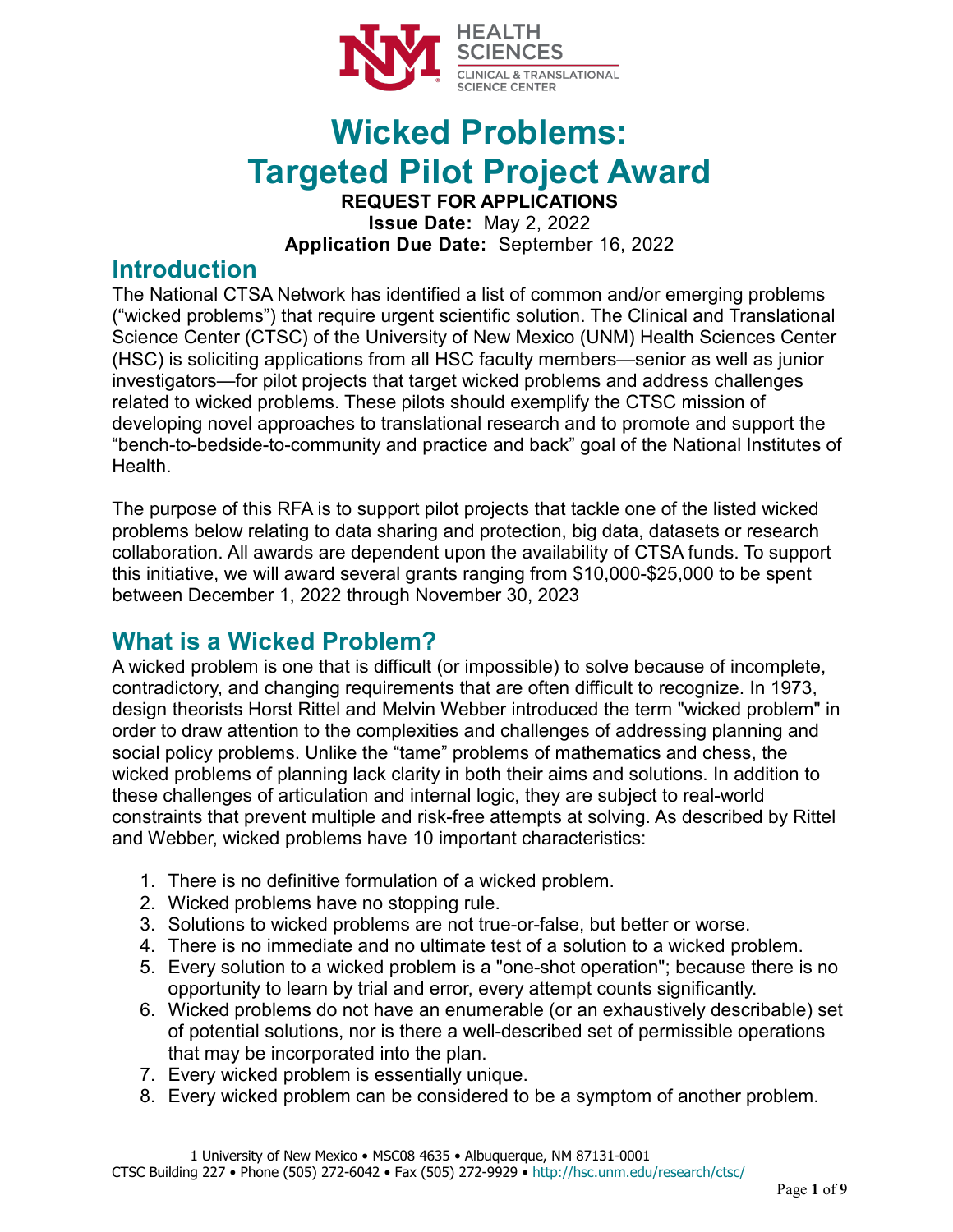

- 9. The existence of a discrepancy representing a wicked problem can be explained in numerous ways. The choice of explanation determines the nature of the problem's resolution.
- 10. The social planner has no right to be wrong (i.e., planners are liable for the consequences of the actions they generate).

## **Wicked Problems Targeted Under this RFA**

- **Data sharing** Research that examines the ethical, privacy, and security issues around clinical and translational research data sharing
- **Big data to alter practice/diagnosis** How to use big data to alter practice/diagnosis, non-classical randomization trials? How do CTSA programs help early translational investigators not comfortable with clinical trials? How to address the problem with conflict of interest and commercialization? How can the aggregated data be used for research?
- **Use of multiple datasets** Explore ways to make multiple large datasets widely available to mine for research purposes. Eg: "All of Us" data, ACT data, 23 and Me data
- **Access to resources to address labor-intensive activities** Used by CTSA hubs in conduct and support of clinical and translational research – including but not limited to the following examples.
	- a) Software/platform to administer and track pilot studies
	- b) Standard REDCap platforms
	- c) ClinicalTrials.gov
	- d) Training grant tables
- **Privacy and data protection for research** To be able to leverage the power of the Electronic Health Record for research within a single institution and to successfully share data across the CTSAs requires common institutional, consortial and national understanding of the ethical and privacy issues, approaches to resolving these issues, and appropriate implementation of agreements. These agreements are developed on a one-off basis over and over at great expense in terms of effort and delay. A derivative but similar issue relates to the omics-based information where the challenges in deidentification may be even greater than for EHR data. Though CD2H is grappling with this, the sense was that perhaps they could use help?
- **Removing institutional bottlenecks/sharing of resources** There are certain CTSA-provided services that are over-subscribed and become an institutional bottle-neck to progress. These commonly include biomedical informatics, statistics and regulatory. Can methods and processes be developed to decompress these needs? Either turnkey approaches that do not need to be individualized or better sharing or tools, codes, lists, language, apps etc. Though there has been frequent talk about how we have repositories to share stuff, needs continue to not be met. Is there a science of sharing that can be leveraged?
- **Evaluating the impact of translational research efforts**
	- $\circ$  Gap 1: Lack of understanding on what is the intended impact of CTSA investment overall, and subsequently on translational research.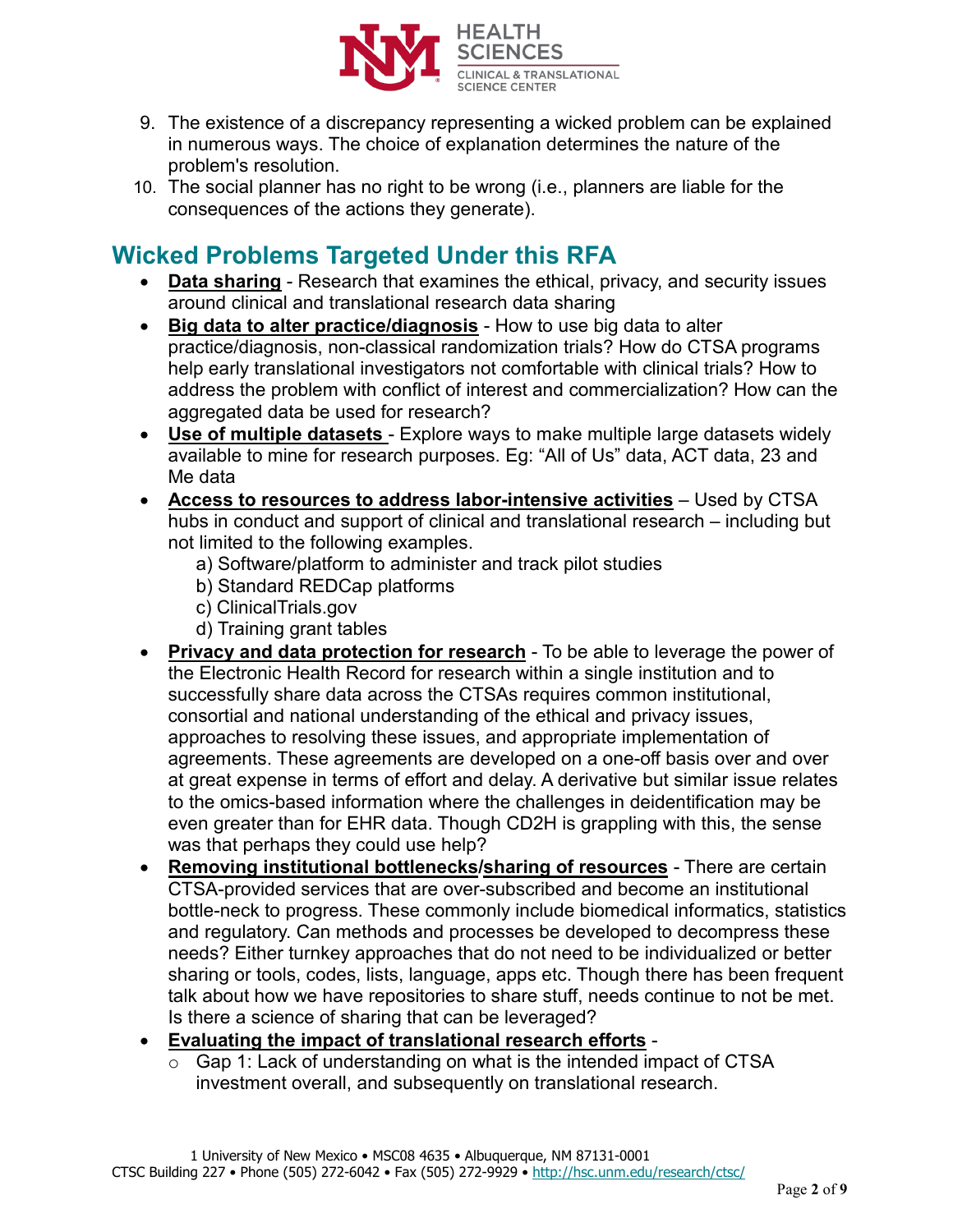

- o Gap 2: Limited efforts to define and measure return on investment (e.g., network analysis, continuous improvement, common metrics).
- $\circ$  Gap 3: No standardized measures to evaluate impact of the CTSA investment in current literature; the Common Metrics are process-oriented (e.g., IRB approval time, number of publications, number of scholars engaged in translational research, etc.).
	- NEED: A set of standard (validated) domains informed by stakeholder (e.g., CTSA PIs, evaluators, NCATS) input to systematically measure impact of CTSA Program.
	- **PROPOSAL: Use concept mapping approach to conceptualize indicators** that define and are relevant to measures of impact of CTSA Program.
	- APPROACH: Inductive structured participatory approach to data collection in three phases: brainstorming, sorting and rating, analysis and interpretation.
	- Stakeholders: Engage CTSA leadership, evaluators, staff and NCATS in data collection to ensure diverse mental models are incorporated.
	- Outcome: Uses multidimensional scaling and hierarchical cluster analysis to produce a clustered concept map that can inform development and validation of CTSA Program impact measures.
- **Implementing Scientific Review before Studies are Performed** How to combat the "Harms from uninformative clinical trials" (JAMA 322 (9): 813-4, 2019). A prior NCATS-funded white paper suggested that Scientific Review prior to implementation of studies should be performed. This has not been uniformly adopted across CTSAs and there is enormous pushback from individual investigators who do not really embrace the idea of an additional layer of review and feedback. But the broader problems of uninformative trials have never been addressed.
	- o PROPOSAL: Develop processes to advance an institutional culture that is implemented, evaluated and enforced across the CTSA consortium that trials should meet the following criteria:
		- "(1) the study hypothesis must address an important and unresolved scientific, medical, or policy question;
		- (2) the study must be designed to provide meaningful evidence related to this question;
		- $(3)$  the study must be demonstrably feasible (eg, it must have a realistic plan for recruiting sufficient participants);
		- (4) the study must be conducted and analyzed in a scientifically valid manner; and
		- (5) the study must report methods and results accurately, completely, and promptly." (Quotes from the cited paper)
- **Dissemination and Implementation Science**
- **EHR data integration** Better integration of the consortia's EHR data so that the data can be coalesced into a very large data set
- **Defining Impact for the CTSA Program** The CTSA consortium needs to better define "impact"- What is the CTSA's purpose. What does the CTSA do for an individual hub?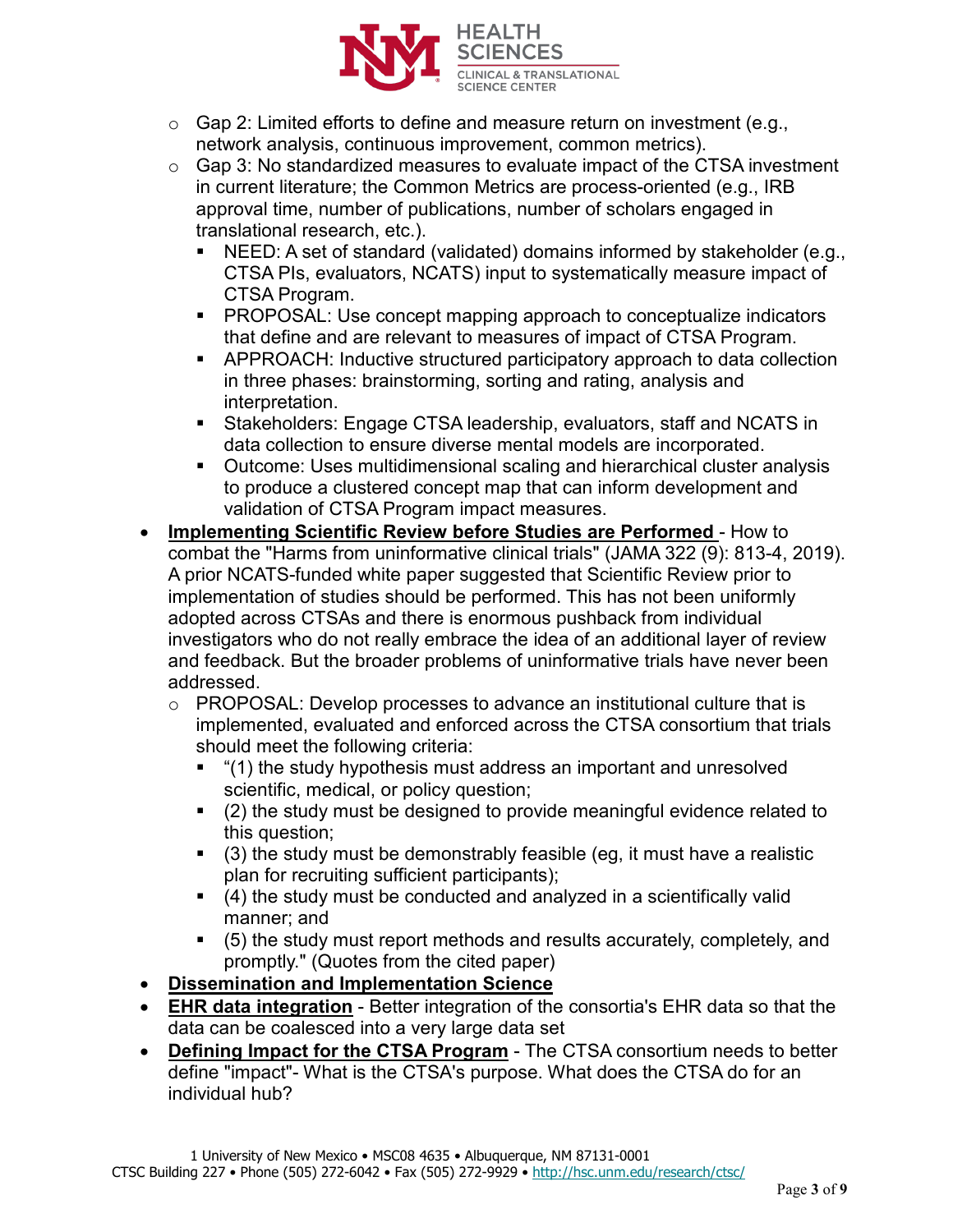

- **Building a KL2 Scholar Community** Create a better community of KL2 **Scholars**
- **Addressing challenges in recruiting from rural sites** How to recruit from very distant locations (e.g. addressing the challenges of rural sites)
- **Hub Stability** How to bring stability to an individual CTSA hub

### **Definitions**

- Translational Research: Translation is the process of turning observations in the laboratory, clinic and community into interventions that improve the health of individuals and the public — from diagnostics and therapeutics to medical procedures and behavioral changes. Translational Science is the field of investigation focused on understanding the scientific and operational principles underlying each step of the translational process. NIH is committed to increasing awareness and understanding of translational science through the development, demonstration, and dissemination of educational and training resources to stakeholder communities. The [translational science spectrum](https://ncats.nih.gov/translation/spectrum) represents each stage of research along the path from the biological basis of health and disease to interventions that improve the health of individuals and the public. Stages include Basic Research, Pre-Clinical Research, Clinical Research, Clinical Implementation and Public Health. The spectrum is not linear or unidirectional; each stage builds upon and informs the others. At all stages of the spectrum, NIH develops new approaches, demonstrates their usefulness and disseminates the findings. Patient involvement is a critical feature of all stages in translation. **Basic research performed on human samples linked to identifiers and/or outcomes counts as translational research. Purely non-human animal research does not qualify for as translational research for funding under this program.**
- NIH Definition of [Clinical Research:](https://grants.nih.gov/grants/glossary.htm#C) Research with human subjects that is:
	- 1) Patient-oriented research. Research conducted with human subjects (or on material of human origin such as tissues, specimens, and cognitive phenomena) for which an investigator (or colleague) directly interacts with human subjects. It includes:
		- (a) mechanisms of human disease
		- (b) therapeutic interventions
		- (c) clinical trials
		- (d) development of new technologies

*Excluded from this definition are in vitro studies that utilize human tissues that cannot be linked to a living individual.*

- 2) Epidemiological and behavioral studies
- 3) Outcomes research and health services research
- NIH Definition of [Clinical Trial:](https://grants.nih.gov/policy/clinical-trials/definition.htm) A research study in which one or more human subjects are prospectively assigned to one or more interventions (which may include placebo or other control) to evaluate the effects of those interventions on health-related biomedical or behavioral outcomes.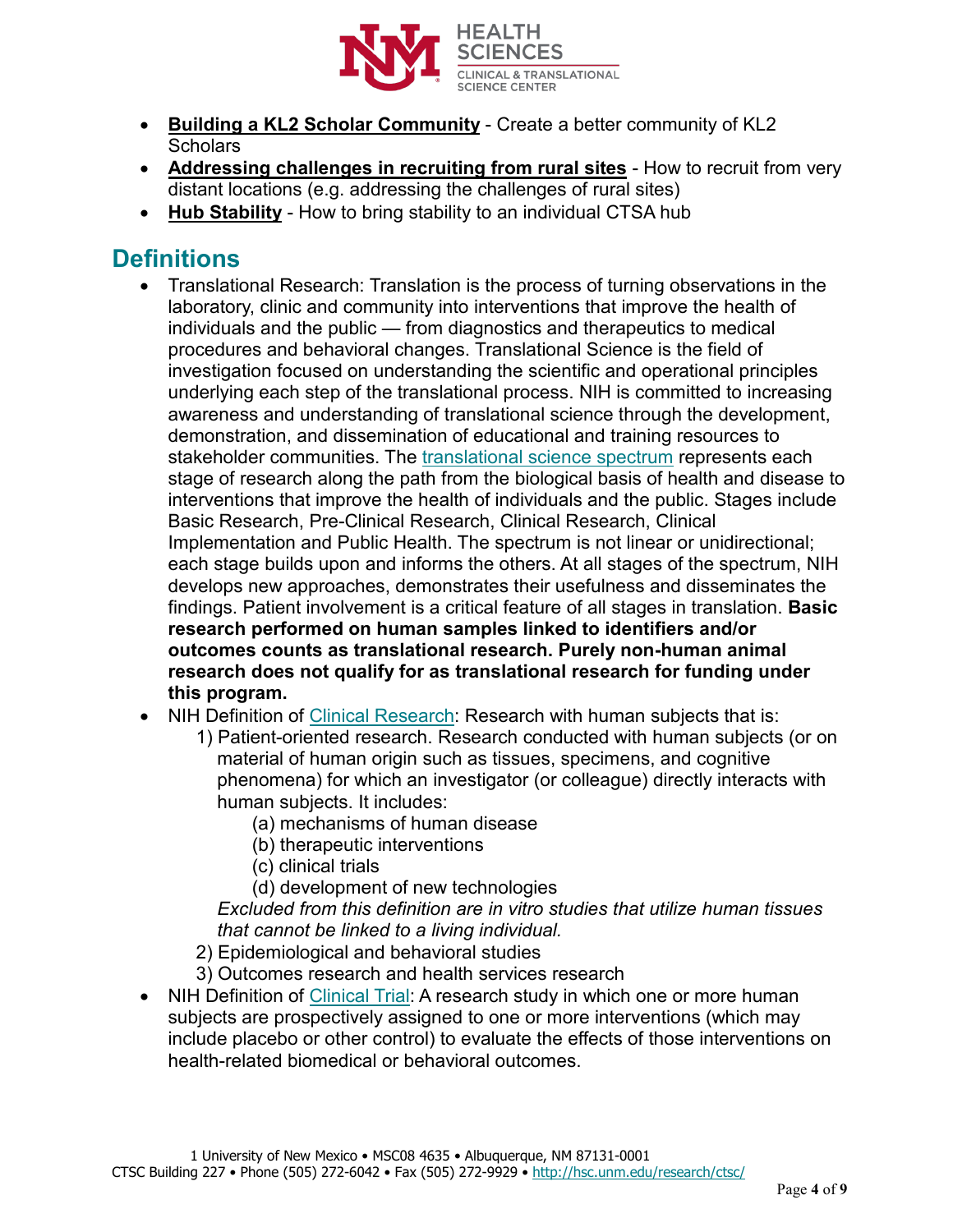

- NIH Definition of [Human Subjects Research:](https://grants.nih.gov/policy/humansubjects/research.htm) According to 45 CFR 46 Link to Non-U.S. Government Site - Click for Disclaimer, a human subject is "a living individual about whom an investigator (whether professional or student) conducting research:
	- $\circ$  Obtains information or biospecimens through intervention or interaction with the individual, and uses, studies, or analyzes the information or biospecimens; or
	- o Obtains, uses, studies, analyzes, or generates identifiable private information or identifiable biospecimens.
- NIH Definition of [special populations:](https://grants.nih.gov/grants/guide/notice-files/NOT-OD-20-031.html) Groups who have traditionally been underrepresented in health research or excluded altogether For example, pediatric populations, older adults, people with disabilities and/or rare disorders, underrepresented racial/ethnic and/or sexual and gender minorities, rural populations or populations with low socio-economic status.

### **Application Deadline, Notice of Awards and Funding Cycle**

**Application Release Date:** May 2, 2022 **IRB Submission Deadline:** July 22, 2022 **Application Deadline:** September 16, 2022 5:00 pm **IRB Approval Deadline for NIH Review:** September 16, 2022 **Notice of Intent to Fund/Decline:** October 10, 2022 **Earliest Notice of Award:** November 11, 2022 **Funding Cycle:** December 1, 2022 through November 30, 2023

### **Eligibility and Project Requirements**

- Principal Investigators for these pilot awards *must* have a primary appointment as UNM HSC faculty (junior or senior investigators). Any other investigator who cannot submit the grants emanating from this pilot award through the UNM HSC is not eligible to receive this award.
- All investigators selected to receive funding and their team members are encouraged to complete the CTSC GCP Training Course within 6 months of receiving award.
- All investigators selected to receive funding will be expected to submit progress reports on go/no-go milestones monthly to ensure continued funding.
- All investigators selected to receive funding will be expected to submit a Final Progress Report at the end of the funded project and an additional report one year later, detailing progress to date, expenditures, and all submitted publications and grant applications (pending or funded) relating to the pilot project.
- Should investigators receive NIH funding during the Pilot period of performance, the investigator must ensure there is no budgetary overlap.
- Funds may not be used to provide interim support for active projects or to extend previously conducted work.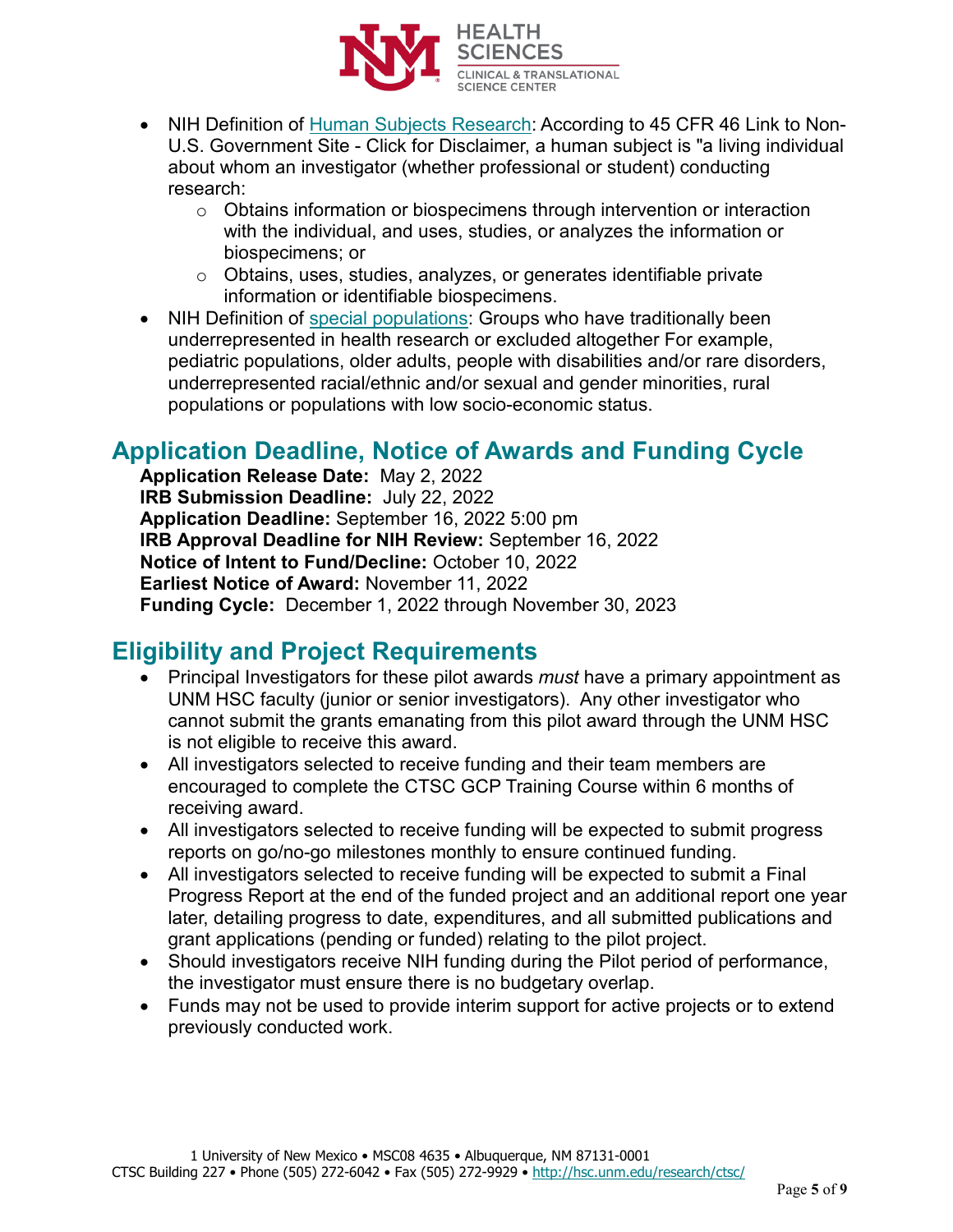

**Please note**: *All funds not spent by the end date of the Pilot Project Award* (November 30, 2023) *will be returned to the CTSC and NIH. No extensions will be granted. Applicants are eligible for no more than a total of two CTSC pilot awards, after which they need to demonstrate that they have received a score for an extramural grant submission before they will be considered for another CTSC pilot award*

#### **Presentations and Publications**

- Awardees are expected to publish their findings in scholarly peer-reviewed journals and present their research at professional meetings.
- All publications, grants, and presentations resulting from research funded by the CTSC or using CTSC resources should cite the CTSC as a contributing source of support and indicate the CTSC's citation as follows: "This project was supported by the National Center for Research Resources and the National Center for Advancing Translational Sciences for the National Institutes of Health through Grant Number UL1TR001449, The University of New Mexico Clinical and Translational Science Center."
- Investigators are responsible for submitting any peer-reviewed journal articles resulting from research funded by this award to PubMed Central, the NIH digital archive of biomedical and life sciences journal literature. This will generate not only a PubMed number but a PMCID number, as well. See [http://grants.nih.gov/grants/guide/notice-files/NOT-OD-12-160.html.](http://grants.nih.gov/grants/guide/notice-files/NOT-OD-12-160.html)

## **Evaluation Criteria**

Successful projects will exemplify the CTSC mission of developing clinical and translational research. Applications should be well written, precise, and succinct. Applications will be subject to both scientific and programmatic review and will receive scientific review by the CTSC Review Committee. The following criteria will be used in evaluating these proposals:

- 1. Overall Impact
- 2. Significance
- 3. Innovation
- 4. Approach (*should include evaluation of approaches to articulated research barriers, demonstration of feasible and generalizable translational research solutions, team science and interdisciplinary collaboration).*
- 5. Investigator (including an evaluation of the status of prior pilot funding awards and the outcomes from those studies)
- 6. Environment
- 7. Probability that this project will lead to extramural funding
- 8. Utilization of CTSC resources

Additional review considerations will include:

- 9. Alignment with CTSC programmatic goals
- 10.Integration of special populations
- 11. "Go/No Go" Milestones (suggested by the investigator)
- 12.Budgetary Considerations
- 13.Regulatory Approvals
- 14.Letters of Support and Commitment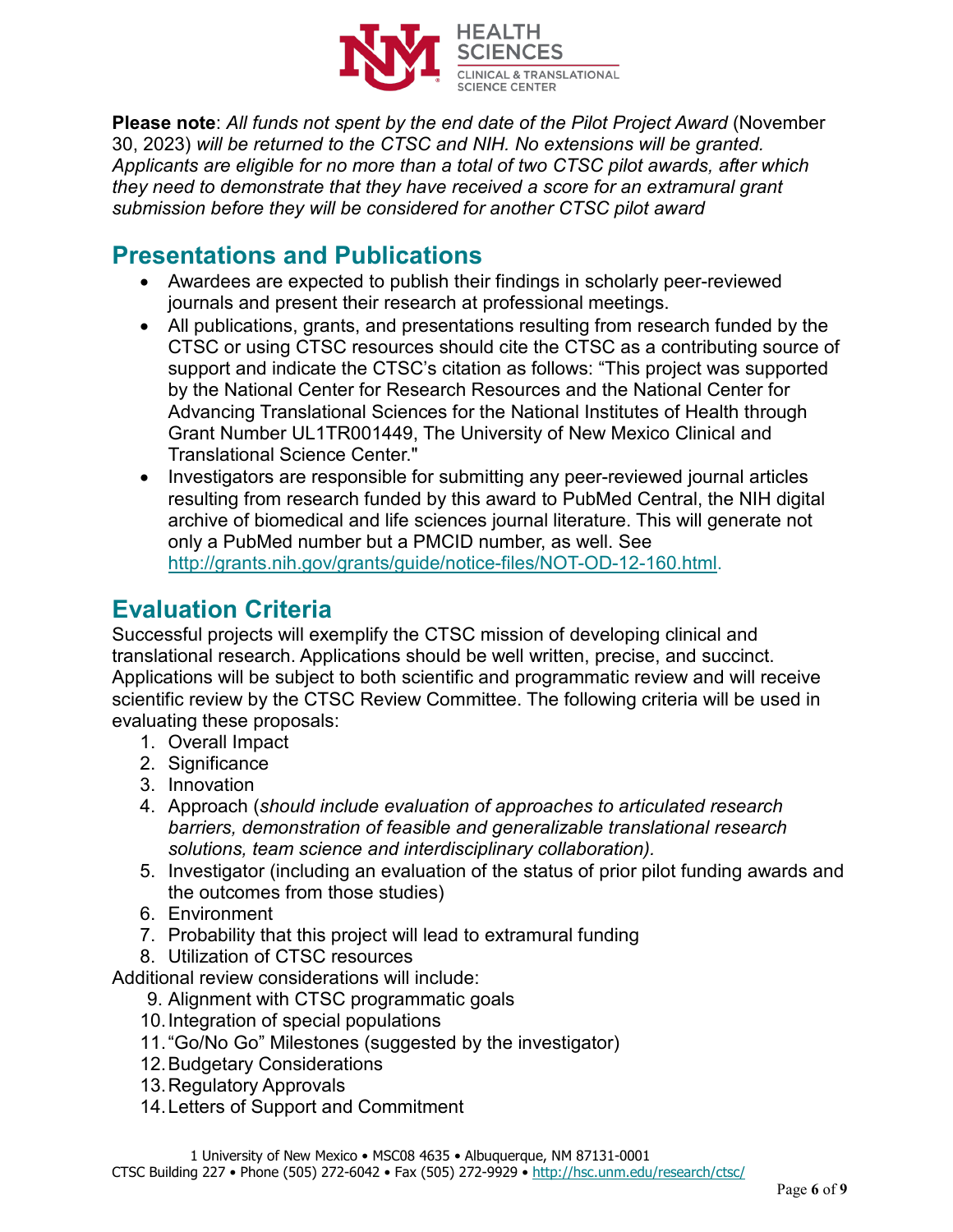

**Scoring:** To emphasize the importance of extramural grant submission and attainment deriving from these pilot awards, each of the first 8 items above will be scored on a 1-9 scale (where 1 is best), and composite scores will then be weighted so that the final overall impact score is determined as follows:

- Innovation: 10%
- Significance: 10%
- Approach, Environment, and Investigator: 30%
- Likely hood of generalizable wicked problem solution: 20%
- Plan for and probability of extramural funding: 10%
- Utilization of CTSC Resources: 20%

#### **Budget Guidelines**

Utilization of CTSC Core services is strongly encouraged and will be a review consideration. It is important that you schedule a meeting with the CTSC Research Concierge at [HSC-CTSCResearchConcierge@salud.unm.edu.](mailto:HSC-CTSCResearchConcierge@salud.unm.edu) This consultation step is required for planning purposes and to ensure effective use of CTSC Core services utilization for your research proposal.

Responsible budgeting is critical for the 12-month project and it is common to overestimate what you can accomplish in that limited time frame. Your proposed budget will be reviewed and potentially revised based on Peer Review and Core management feedback. If successfully funded, reallocation of the budget is strongly discouraged. However, consideration will be made for reallocation of funds within CTSC Cores if justified. Prior approval is necessary.

CTSC resources included in the budget will be covered using a non-refundable voucher program. These funds may not be reallocated to other expenses after the grant has been awarded. *Rationale for not using CTSC Core services needs to be specifically justified.*

Details of services offered by each Core can be found at each of the following links:

- **[Participant Clinical Interactions \(PCI\):](https://hsc.unm.edu/ctsc/services/participant-clinical-interactions/)** Offers clinical research support staff, recruitment assistance, clinic space, bionutrition, as well as consultation on protocol development and implementation.
- **[Biomedical Informatics:](http://hsc.unm.edu/research/ctsc/informatics/index.html)** Offers clinical data warehouse mining, "honest broker" services for access to data from multiple sources, and web-based electronic data capture and survey tools via REDCap.
- **[Biostatistics](http://hsc.unm.edu/research/ctsc/biostatistics/index.html)**: The CTSC Biostatistics, Epidemiology and Research Design Support (BERD) Core is designed to provide HSC investigators with expert early consultation and service on all aspects of study design, biostatistics, and basic data management for effective clinical and translational studies. The Core provides easily accessible consultation and services, user-friendly courses for researchers at all levels, and novel tools and methods intended to solve problems and address barriers to the conduct of clinical and translational research. Please note that this service does NOT include data collection, data entry, and similar services that are the responsibility of your team.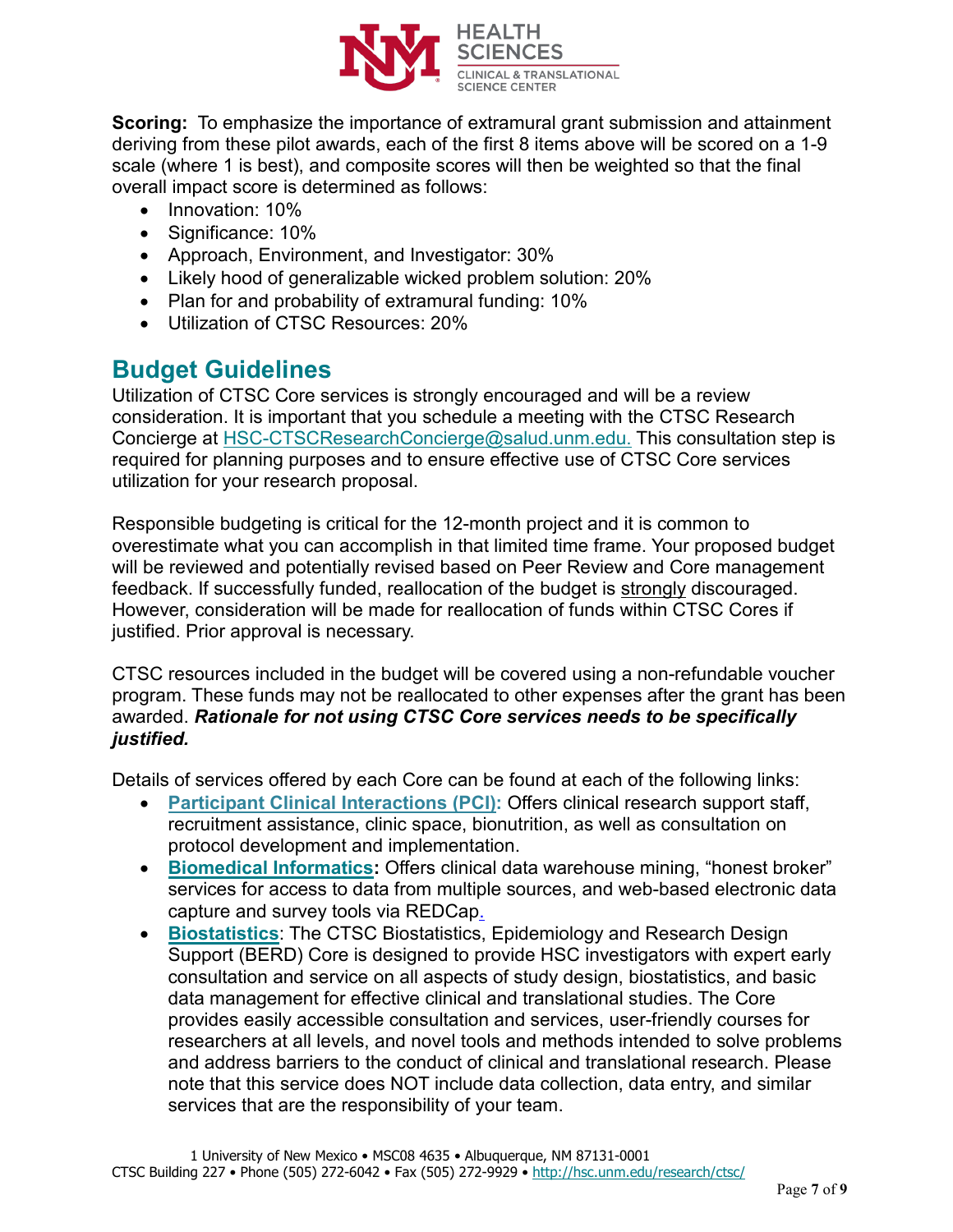

- **[Community Engagement and Research \(CERC\):](https://hsc.unm.edu/ctsc/services/cerc/)** provides grant application development, community engagement and outreach, study coordination and project implementation, qualitative interviewing and focus group facilitation, data management, and qualitative analysis for investigators.
- **[Translational Technologies](http://hsc.unm.edu/research/ctsc/translational-and-clinical-laboratories/index.html)**
	- [Translational Technologies Laboratory:](http://hsc.unm.edu/research/ctsc/translational-and-clinical-laboratories/translational-laboratory/index.html) Offers state-of-the-art equipment, technical assistance, consultation on protocol and assay development for any CTSC partner institution.
	- [Clinical Laboratory:](http://hsc.unm.edu/research/ctsc/translational-and-clinical-laboratories/clinical-laboratory/index.html) Develop and carry out research related sample analysis for bulk standard immunodiagnostic and chemical assays, as well as sample processing for any CTSC partner institution.
	- [Center for Molecular Discovery:](http://nmmlsc.health.unm.edu/) Expertise with multiplexed, high throughput flow cytometry for drug discovery.
	- [Human Imaging \(Mind Research Network\):](https://www.mrn.org/collaborate/imaging-services-and-capabilities) Focus on human imaging providing MRI, MEG, and EEG services.
	- [UNM Human Imaging Core:](https://hsc.unm.edu/research/hirc/index.html) Focus on human imaging and providing MRI services.
	- [Preclinical Imaging Core \(Brain and Behavioral Health Institute\):](https://hsc.unm.edu/research/centers-programs/bbhi/bbhi-research-programs/bbhi-preclinical-core.html) The Preclinical Imaging Core at Domenici Hall houses a 7T MRI scanner (Bruker BioSpec 70/30USR) and a PET insert for preclinical and molecular in vivo and ex vivo imaging. The scanner is equipped with state-of-the-art multi-channel RF coils, allowing high-resolution in vivo or ex vivo imaging for application in life science, biomedical and preclinical research.
	- [KUSAIR \(Keck-UNM Small Animal Imaging Facility\):](http://kusair.unm.edu/) Provides high quality and customer specific functional imaging services on small animal research.

Costs *not* covered under these awards:

- faculty salaries
- postdoctoral salaries
- non-HSC staff salaries
- graduate student support (stipends, tuition, etc.)
- administrative or office supply costs (office supplies, paper, ink, telephone, etc.)
- meals or hospitality (i.e., no food, beverages, or alcohol)
- travel (per diem, hotel, rental car, mileage, flights, etc.)
- equipment >\$5,000 (items <\$5,000 are at the discretion of the committee and can be removed from the budget)
- computers, laptops, tablets
- monetary incentives to clinics or providers (e.g. recruitment bonus)
- other items typically supported by indirect costs (publication costs, printing/duplication costs)

#### **IRB Guidelines**

CTSA is required to obtain prior approval of all pilot projects from NIH prior to funding. Because of this, all pilot submissions will be required to submit one of the below IRB letters with their submission. Applications without IRB submission prior to July 22, 2022